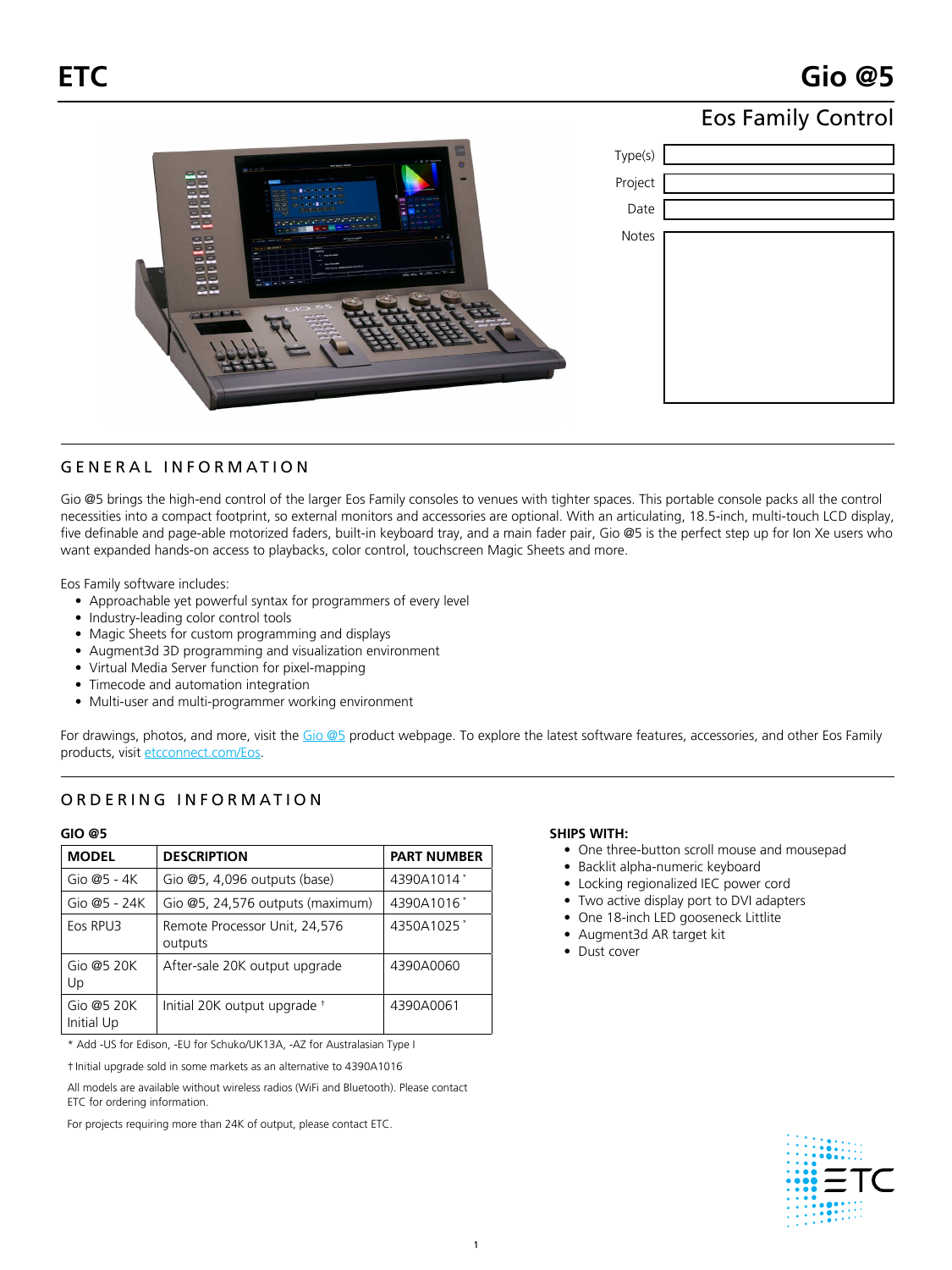## Eos Family Control

#### **Gio @5 ACCESSORIES**

| <b>MODEL</b>         | <b>DESCRIPTION</b>          | <b>PART NUMBER</b>     |
|----------------------|-----------------------------|------------------------|
| Eos MFW 10           | Eos Motorized Fader Wing 10 | 4240A1021 *            |
| Eos MFW 20           | Eos Motorized Fader Wing 20 | 4240A1022 *            |
| Eos FW 20            | Eos Standard Fader Wing 20  | 4240A1023 *            |
| Eos FW 40            | Eos Standard Fader Wing 40  | 4240A1024 *            |
| Net3 RVI3            | Remote Video Interface      | 4250A1130 <sup>*</sup> |
| <b>ETCnomad Base</b> | Client Software Key Kit     | 4380A1011              |
| Gio @5 FC            | Gio @5 Flight Case          | PSR1078 <sup>+</sup>   |

\* Add -US for Edison, -EU for Schuko/UK13A, -AZ for Australasian Type I

†Add -EU for European flight case

## HARDWARE AND INTERFACES

- One 18.5-inch multi-touch LCD touchscreen for display, direct selection and context-sensitive control
- Supports two external display port monitors (1920x1080 minimum, 3840x2160 maximum), with optional single-touch or multi-touch screen control and DDC/CI support
- Five 60mm faders, dedicated 4.3-inch color LCD display, 100 10-fader pages configurable as channels, submasters, palettes/presets, timing and effect rate/speed playback control
- Main Playback with two 60mm motorized faders
- Four force-feedback encoders for non-intensity parameter control
- Dedicated high-resolution intensity level wheel
- Backlit Eos keypad
- Built-in keyboard tray
- Dedicated macro buttons
- Solid-state hard drive
- IEC power input (100-240 VAC at 50/60Hz), fused mains power switch, locking regionalized power cable included
- Two individually configurable Gigabit Ethernet ports, RJ45 connectors
- One 802.11ac WiFi Ethernet adapter (to be enabled with future software)
- Bluetooth 5.1 for connecting input accessories (to be enabled with future software)
- sACN and Art-Net network output protocols
- Four DMX-512 / RDM 5-pin XLR ports
- Contact closure triggers via D-Sub connector
- USB 3.1 ports, for flash drives, pointing devices, keyboards (9 USB-A ports, 2 USB-C ports)
- One Littlite XLR port
- One Kensington lock port
- Multiple MIDI and/or SMPTE timecode inputs, MIDI In and Out, Analog/Serial Inputs, OSC transmit/receive, UDP transmit/receive through network interface or Response Gateways